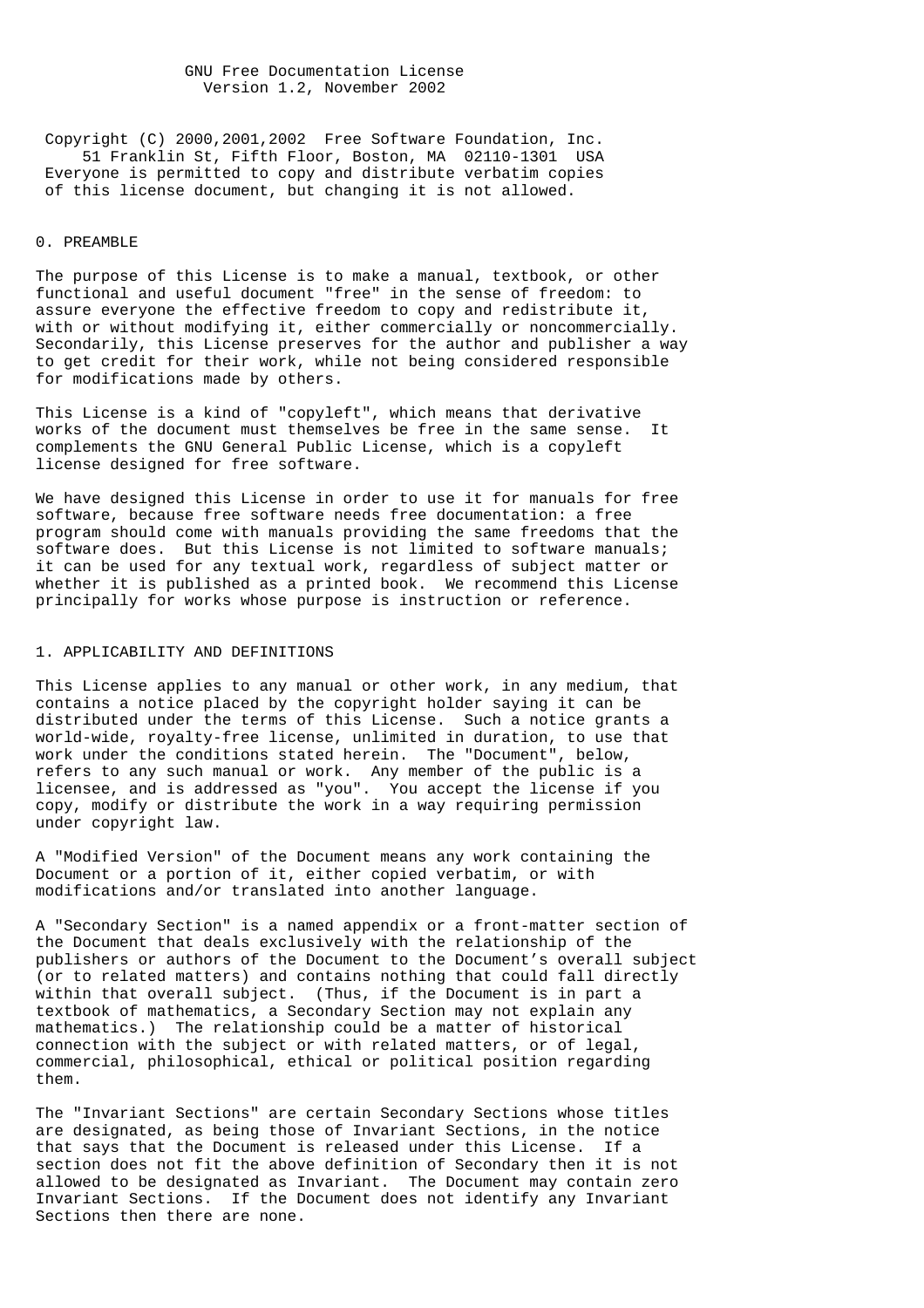The "Cover Texts" are certain short passages of text that are listed, as Front-Cover Texts or Back-Cover Texts, in the notice that says that the Document is released under this License. A Front-Cover Text may be at most 5 words, and a Back-Cover Text may be at most 25 words.

A "Transparent" copy of the Document means a machine-readable copy, represented in a format whose specification is available to the general public, that is suitable for revising the document straightforwardly with generic text editors or (for images composed of pixels) generic paint programs or (for drawings) some widely available drawing editor, and that is suitable for input to text formatters or for automatic translation to a variety of formats suitable for input to text formatters. A copy made in an otherwise Transparent file format whose markup, or absence of markup, has been arranged to thwart or discourage subsequent modification by readers is not Transparent. An image format is not Transparent if used for any substantial amount of text. A copy that is not "Transparent" is called "Opaque".

Examples of suitable formats for Transparent copies include plain ASCII without markup, Texinfo input format, LaTeX input format, SGML or XML using a publicly available DTD, and standard-conforming simple HTML, PostScript or PDF designed for human modification. Examples of transparent image formats include PNG, XCF and JPG. Opaque formats include proprietary formats that can be read and edited only by proprietary word processors, SGML or XML for which the DTD and/or processing tools are not generally available, and the machine-generated HTML, PostScript or PDF produced by some word processors for output purposes only.

The "Title Page" means, for a printed book, the title page itself, plus such following pages as are needed to hold, legibly, the material this License requires to appear in the title page. For works in formats which do not have any title page as such, "Title Page" means the text near the most prominent appearance of the work's title, preceding the beginning of the body of the text.

A section "Entitled XYZ" means a named subunit of the Document whose title either is precisely XYZ or contains XYZ in parentheses following text that translates XYZ in another language. (Here XYZ stands for a specific section name mentioned below, such as "Acknowledgements", "Dedications", "Endorsements", or "History".) To "Preserve the Title" of such a section when you modify the Document means that it remains a section "Entitled XYZ" according to this definition.

The Document may include Warranty Disclaimers next to the notice which states that this License applies to the Document. These Warranty Disclaimers are considered to be included by reference in this License, but only as regards disclaiming warranties: any other implication that these Warranty Disclaimers may have is void and has no effect on the meaning of this License.

## 2. VERBATIM COPYING

You may copy and distribute the Document in any medium, either commercially or noncommercially, provided that this License, the copyright notices, and the license notice saying this License applies to the Document are reproduced in all copies, and that you add no other conditions whatsoever to those of this License. You may not use technical measures to obstruct or control the reading or further copying of the copies you make or distribute. However, you may accept compensation in exchange for copies. If you distribute a large enough number of copies you must also follow the conditions in section 3.

You may also lend copies, under the same conditions stated above, and you may publicly display copies.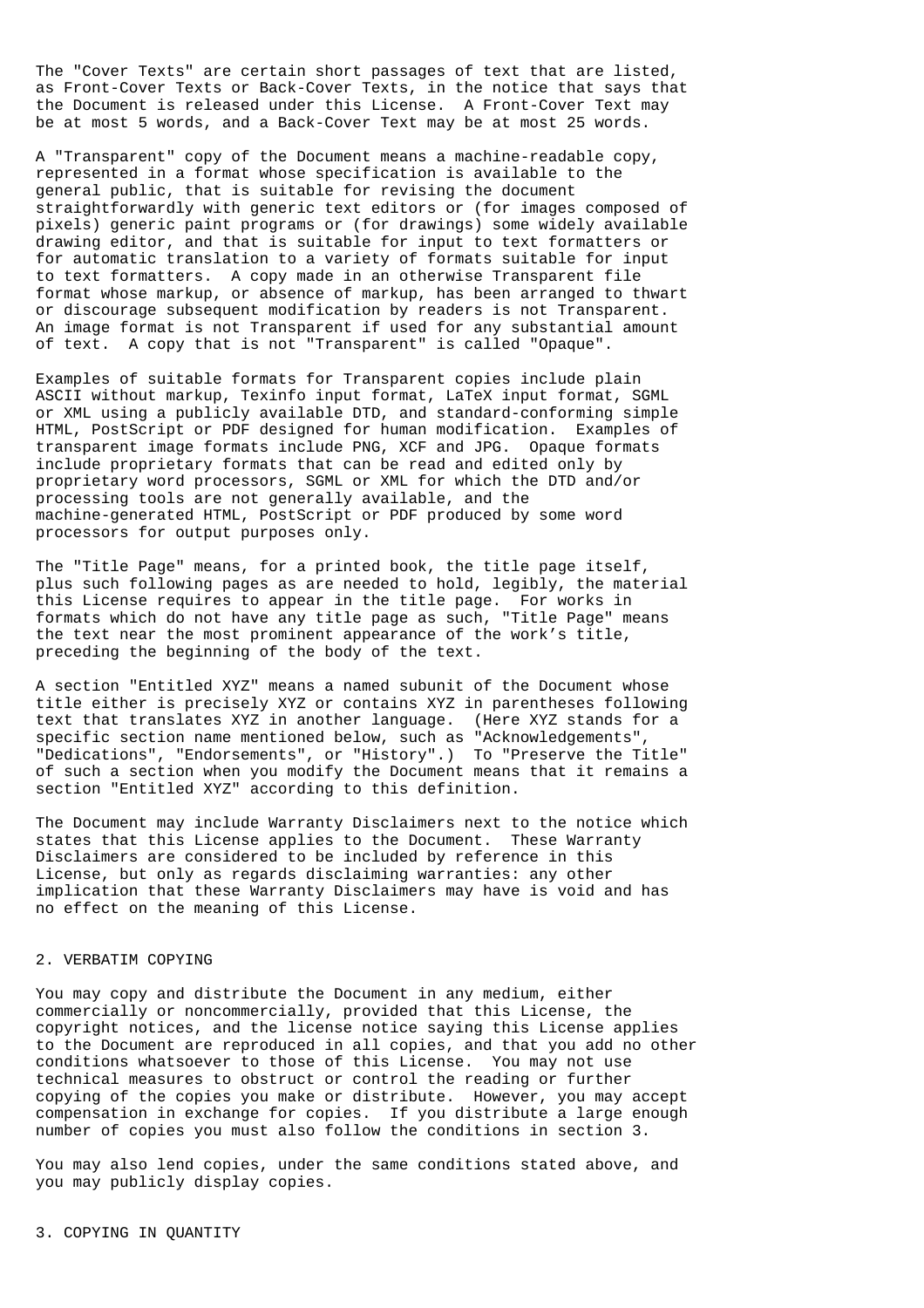If you publish printed copies (or copies in media that commonly have printed covers) of the Document, numbering more than 100, and the Document's license notice requires Cover Texts, you must enclose the copies in covers that carry, clearly and legibly, all these Cover Texts: Front-Cover Texts on the front cover, and Back-Cover Texts on the back cover. Both covers must also clearly and legibly identify you as the publisher of these copies. The front cover must present the full title with all words of the title equally prominent and visible. You may add other material on the covers in addition. Copying with changes limited to the covers, as long as they preserve the title of the Document and satisfy these conditions, can be treated as verbatim copying in other respects.

If the required texts for either cover are too voluminous to fit legibly, you should put the first ones listed (as many as fit reasonably) on the actual cover, and continue the rest onto adjacent pages.

If you publish or distribute Opaque copies of the Document numbering more than 100, you must either include a machine-readable Transparent copy along with each Opaque copy, or state in or with each Opaque copy a computer-network location from which the general network-using public has access to download using public-standard network protocols a complete Transparent copy of the Document, free of added material. If you use the latter option, you must take reasonably prudent steps, when you begin distribution of Opaque copies in quantity, to ensure that this Transparent copy will remain thus accessible at the stated location until at least one year after the last time you distribute an Opaque copy (directly or through your agents or retailers) of that edition to the public.

It is requested, but not required, that you contact the authors of the Document well before redistributing any large number of copies, to give them a chance to provide you with an updated version of the Document.

### 4. MODIFICATIONS

You may copy and distribute a Modified Version of the Document under the conditions of sections 2 and 3 above, provided that you release the Modified Version under precisely this License, with the Modified Version filling the role of the Document, thus licensing distribution and modification of the Modified Version to whoever possesses a copy of it. In addition, you must do these things in the Modified Version:

- A. Use in the Title Page (and on the covers, if any) a title distinct from that of the Document, and from those of previous versions (which should, if there were any, be listed in the History section of the Document). You may use the same title as a previous version if the original publisher of that version gives permission.
- B. List on the Title Page, as authors, one or more persons or entities responsible for authorship of the modifications in the Modified Version, together with at least five of the principal authors of the Document (all of its principal authors, if it has fewer than five), unless they release you from this requirement.
- C. State on the Title page the name of the publisher of the Modified Version, as the publisher.
- D. Preserve all the copyright notices of the Document.
- E. Add an appropriate copyright notice for your modifications adjacent to the other copyright notices.
- F. Include, immediately after the copyright notices, a license notice giving the public permission to use the Modified Version under the terms of this License, in the form shown in the Addendum below.
- G. Preserve in that license notice the full lists of Invariant Sections and required Cover Texts given in the Document's license notice.
- H. Include an unaltered copy of this License.
- I. Preserve the section Entitled "History", Preserve its Title, and add to it an item stating at least the title, year, new authors, and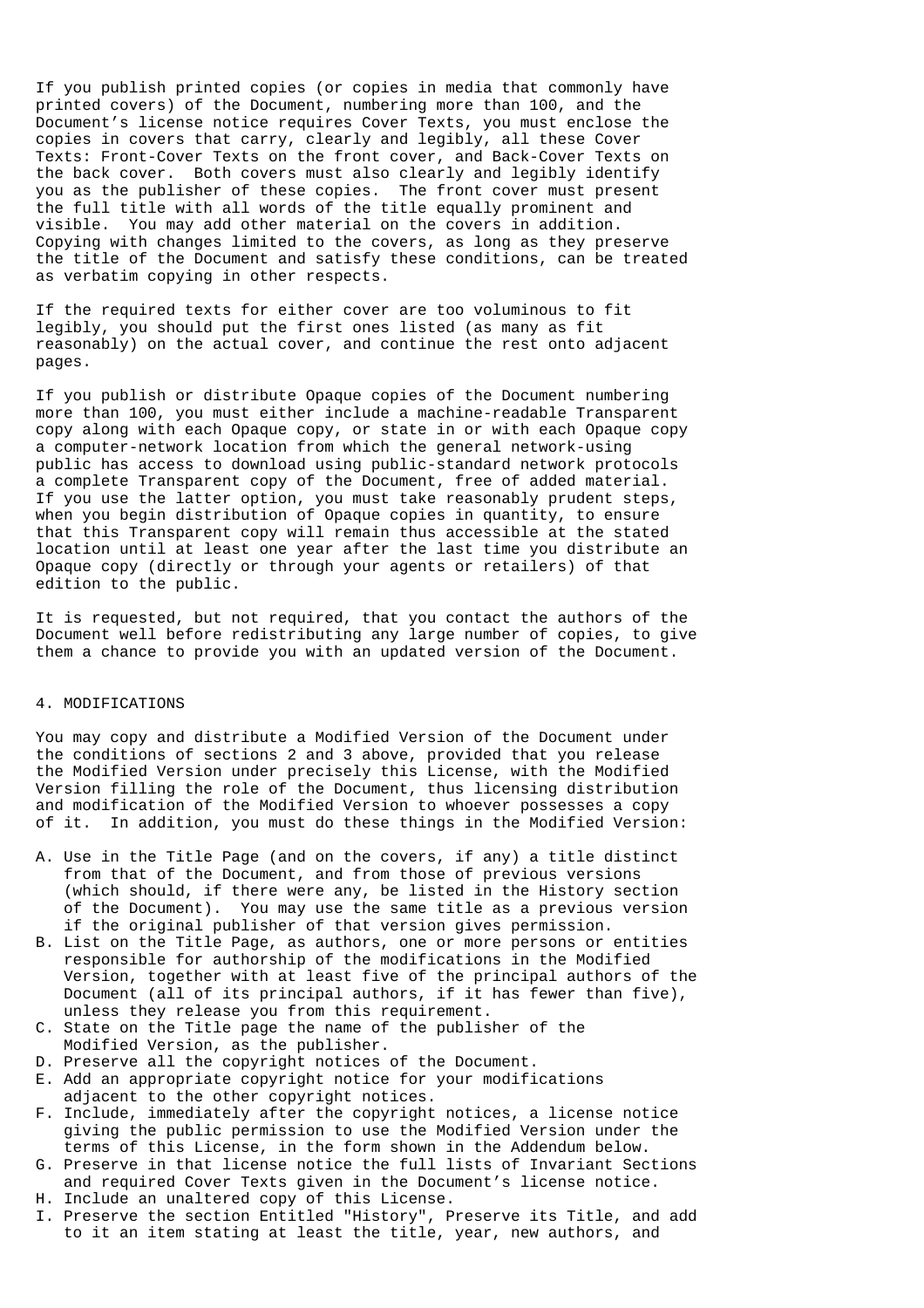publisher of the Modified Version as given on the Title Page. If there is no section Entitled "History" in the Document, create one stating the title, year, authors, and publisher of the Document as given on its Title Page, then add an item describing the Modified Version as stated in the previous sentence.

- J. Preserve the network location, if any, given in the Document for public access to a Transparent copy of the Document, and likewise the network locations given in the Document for previous versions it was based on. These may be placed in the "History" section. You may omit a network location for a work that was published at least four years before the Document itself, or if the original publisher of the version it refers to gives permission.
- K. For any section Entitled "Acknowledgements" or "Dedications", Preserve the Title of the section, and preserve in the section all the substance and tone of each of the contributor acknowledgements and/or dedications given therein.
- L. Preserve all the Invariant Sections of the Document, unaltered in their text and in their titles. Section numbers or the equivalent are not considered part of the section titles.
- M. Delete any section Entitled "Endorsements". Such a section may not be included in the Modified Version.
- N. Do not retitle any existing section to be Entitled "Endorsements" or to conflict in title with any Invariant Section.
- O. Preserve any Warranty Disclaimers.

If the Modified Version includes new front-matter sections or appendices that qualify as Secondary Sections and contain no material copied from the Document, you may at your option designate some or all of these sections as invariant. To do this, add their titles to the list of Invariant Sections in the Modified Version's license notice. These titles must be distinct from any other section titles.

You may add a section Entitled "Endorsements", provided it contains nothing but endorsements of your Modified Version by various parties--for example, statements of peer review or that the text has been approved by an organization as the authoritative definition of a standard.

You may add a passage of up to five words as a Front-Cover Text, and a passage of up to 25 words as a Back-Cover Text, to the end of the list of Cover Texts in the Modified Version. Only one passage of Front-Cover Text and one of Back-Cover Text may be added by (or through arrangements made by) any one entity. If the Document already includes a cover text for the same cover, previously added by you or by arrangement made by the same entity you are acting on behalf of, you may not add another; but you may replace the old one, on explicit permission from the previous publisher that added the old one.

The author(s) and publisher(s) of the Document do not by this License give permission to use their names for publicity for or to assert or imply endorsement of any Modified Version.

### 5. COMBINING DOCUMENTS

You may combine the Document with other documents released under this License, under the terms defined in section 4 above for modified versions, provided that you include in the combination all of the Invariant Sections of all of the original documents, unmodified, and list them all as Invariant Sections of your combined work in its license notice, and that you preserve all their Warranty Disclaimers.

The combined work need only contain one copy of this License, and multiple identical Invariant Sections may be replaced with a single copy. If there are multiple Invariant Sections with the same name but different contents, make the title of each such section unique by adding at the end of it, in parentheses, the name of the original author or publisher of that section if known, or else a unique number. Make the same adjustment to the section titles in the list of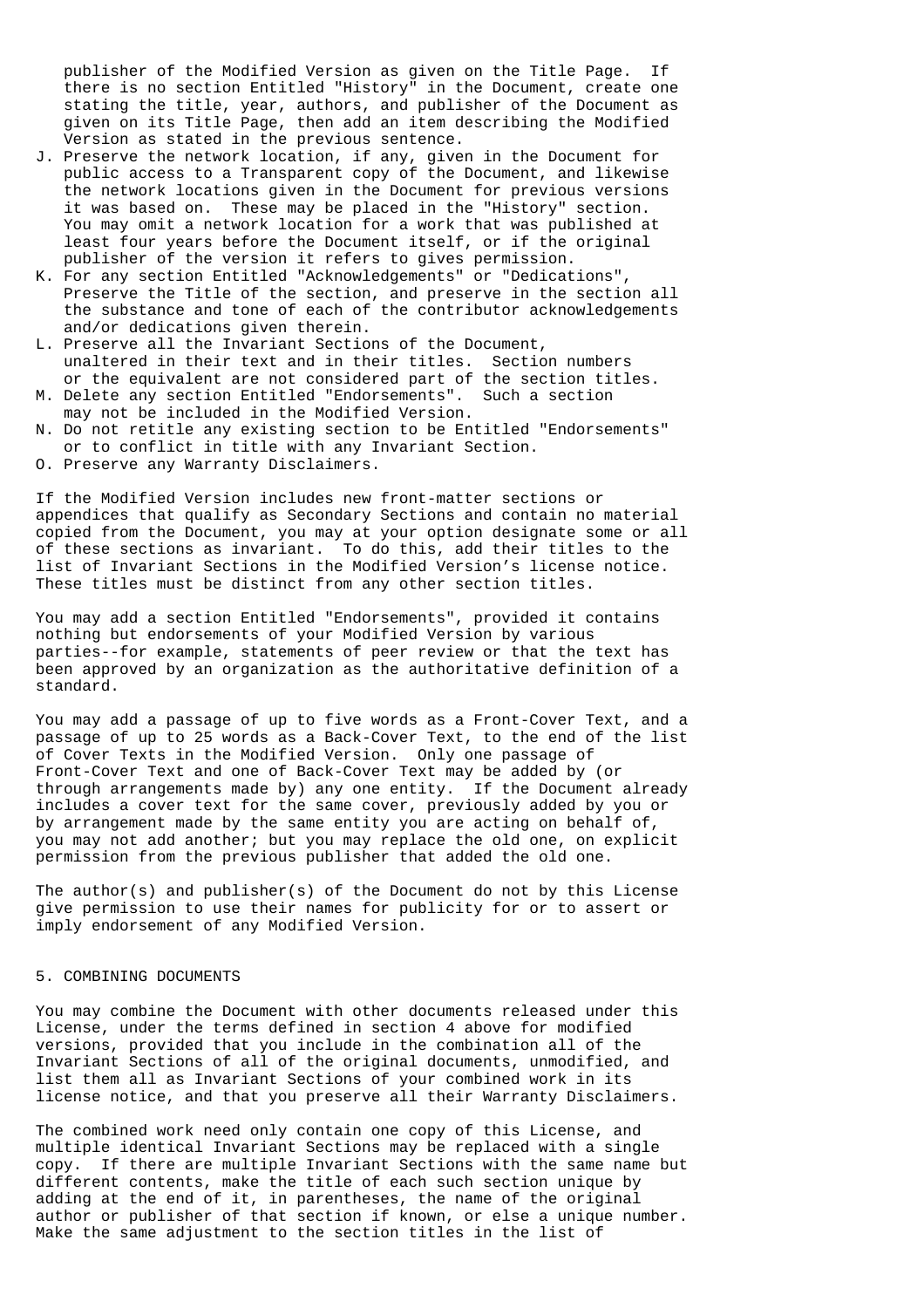Invariant Sections in the license notice of the combined work.

In the combination, you must combine any sections Entitled "History" in the various original documents, forming one section Entitled "History"; likewise combine any sections Entitled "Acknowledgements", and any sections Entitled "Dedications". You must delete all sections Entitled "Endorsements".

#### 6. COLLECTIONS OF DOCUMENTS

You may make a collection consisting of the Document and other documents released under this License, and replace the individual copies of this License in the various documents with a single copy that is included in the collection, provided that you follow the rules of this License for verbatim copying of each of the documents in all other respects.

You may extract a single document from such a collection, and distribute it individually under this License, provided you insert a copy of this License into the extracted document, and follow this License in all other respects regarding verbatim copying of that document.

#### 7. AGGREGATION WITH INDEPENDENT WORKS

A compilation of the Document or its derivatives with other separate and independent documents or works, in or on a volume of a storage or distribution medium, is called an "aggregate" if the copyright resulting from the compilation is not used to limit the legal rights of the compilation's users beyond what the individual works permit. When the Document is included in an aggregate, this License does not apply to the other works in the aggregate which are not themselves derivative works of the Document.

If the Cover Text requirement of section 3 is applicable to these copies of the Document, then if the Document is less than one half of the entire aggregate, the Document's Cover Texts may be placed on covers that bracket the Document within the aggregate, or the electronic equivalent of covers if the Document is in electronic form. Otherwise they must appear on printed covers that bracket the whole aggregate.

#### 8. TRANSLATION

Translation is considered a kind of modification, so you may distribute translations of the Document under the terms of section 4. Replacing Invariant Sections with translations requires special permission from their copyright holders, but you may include translations of some or all Invariant Sections in addition to the original versions of these Invariant Sections. You may include a translation of this License, and all the license notices in the Document, and any Warranty Disclaimers, provided that you also include the original English version of this License and the original versions of those notices and disclaimers. In case of a disagreement between the translation and the original version of this License or a notice or disclaimer, the original version will prevail.

If a section in the Document is Entitled "Acknowledgements", "Dedications", or "History", the requirement (section 4) to Preserve its Title (section 1) will typically require changing the actual title.

## 9. TERMINATION

You may not copy, modify, sublicense, or distribute the Document except as expressly provided for under this License. Any other attempt to copy, modify, sublicense or distribute the Document is void, and will